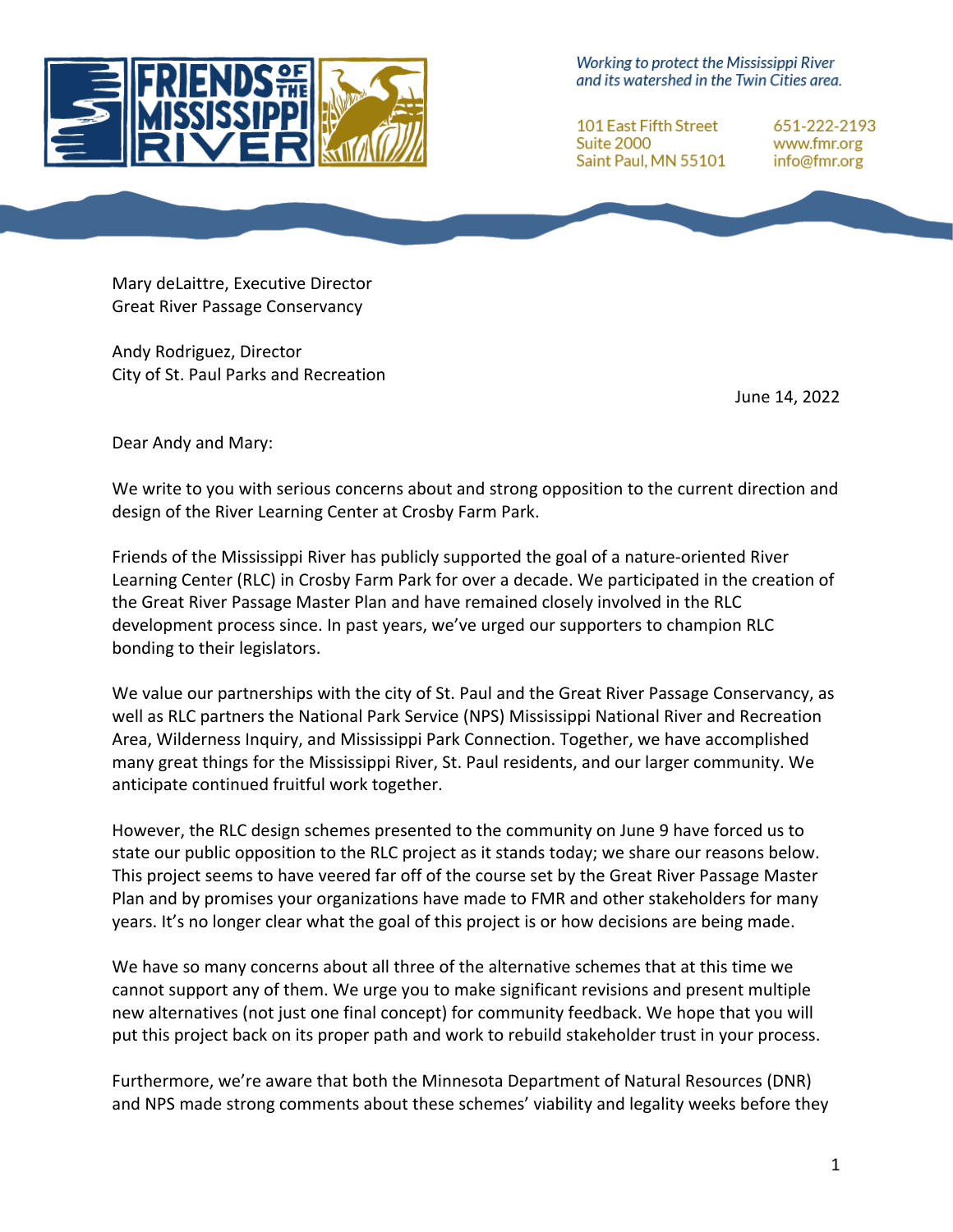were shown to the public. We are dismayed that the city and project team insisted on making these schemes public despite knowing that they were unbuildable. We cannot understand why you did this.

### **Building size and uses**

The buildings in all three alternative schemes are grossly oversized and inappropriate for the regional and national park setting.

The original premise of the River Learning Center was a gathering space for river-related education and recreation programs. FMR has strongly supported this idea. We also accepted that a modest NPS headquarters could help make the project financially viable and increase our national park unit's visibility. For years, we have been promised that the RLC would be "light on the land."

The design schemes have disregarded this original vision to a stunning degree. Somehow, the project concept has evolved to include enormous structures in which over 80% of the building space is being used for offices, warehouses, and other uses not directly related to the River Learning Center's original purpose. Only 8,000 of the proposed 43,400 square feet of building space are shown as being for the River Learning Center. *What is the goal of this project, and when did the community give consent to this size and scope?*

This precious site is a jewel in the city and national park systems. It is inappropriate to build office buildings and warehouses that could be located nearly anywhere else. Wilderness Inquiry does not need to outfit its worldwide trips from a warehouse right here. Your Boat Club does not need its regional offices right here. NPS does not need its entire storage facility right here. Yet all of these uses are being presented as part of the project.

These agreements appear to have been made behind closed doors without any public discussion whatsoever. When was the size of the marina discussed with any stakeholder other than Your Boat Club? How was Wilderness Inquiry's operations warehouse sited at the site without public discussion? It's not even clear what's included in the dedicated RLC space or who is being consulted about what amenities are needed to facilitate learning and recreation. Have there even been detailed discussions about the functional space requirements for the education, interpretation and visitor component of the building and site? Since this is the core purpose of the project and it's ostensible raison d'etre we would have expected more of the schematic design work to have concentrated on these issues. Instead, the RLC seems an afterthought, shoehorned into a much larger office and warehouse facility with little thought given to how those non-river related uses will affect the visitor experience.

#### **Marina size and operations**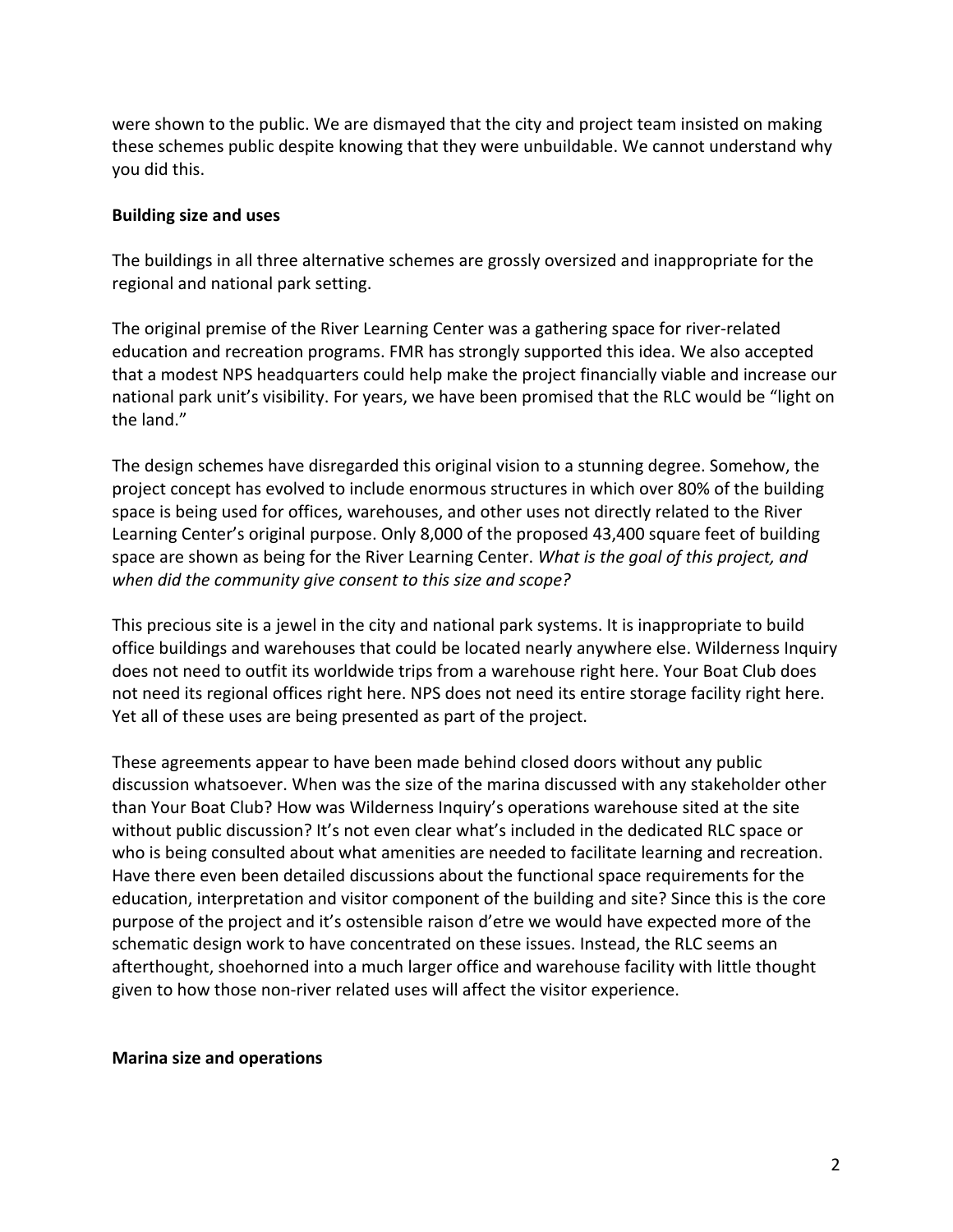The size of the marina is also out of scale with prior community understanding. A 150-slip marina brings with it many functions that might overwhelm the nature- and learning-oriented intentions of the project.

A facility of this size will likely include boat storage, lifts, a repair shop, or other marina uses. (The current boat storage at Watergate Marina is an eyesore, with tall boats wrapped in bright blue plastic, sometimes seemingly for years on end.) A 150-slip marina, along with a day-use launch, is also likely to require big parking lots to accommodate cars and trailers. And it appears that a large amount of office space is being requested as well. This may all infringe on a natureoriented visitor experience and violate the "light on the land" promise made to the community.

Again, it's not clear how these decisions were made. Your Boat Club appears to have been given partner status and appears to be planning to locate 14,000 square feet of operations and administrative functions at RLC, all without any public input about whether this scale of marina is needed or appropriate for the future of this site.

# **Mississippi River Corridor Critical Area non-compliance**

The Mississippi River Corridor Critical Area (MRCCA) is the state-designated protection that preceded the creation of the national park. The Critical Area designation was born out of the community's fight against a prior oversized development proposal at the same site as the RLC. This site is central to the history of metro Mississippi riverfront protections.

FMR led the work to reform MRCCA protections, resulting in the 2016 DNR rules that guide riverfront development today. Each of the 25 cities and townships within MRCCA must adopt an ordinance that complies with these state rules. St. Paul's draft ordinance is about to be submitted to the DNR to begin the final review and adoption process.

The project team does not appear to have taken these rules and the city's forthcoming ordinance into consideration. The design schemes assume the ability to violate a brand-new river protection ordinance, which is shocking and wholly inappropriate for this project.

The project team must review the MRCCA rules and draft city ordinance in full, but some of the project concepts raised questions about compliance with these particular MRCCA standards:

- 35-foot height limit for structures, trails, and viewing platforms.
- 40- or 100-foot structure setback from the top of a bluff (requirement varies throughout the site).
- 20-foot setback from the bottom of the bluff (the bluff impact zone).
- 100- or 200-foot structure shoreline setback (requirement varies throughout the site). Exemptions are allowed for water access facilities including marinas, but not non-waterdependent elements such as restaurants, bait shops, or boat dealerships.
- Trails, access paths, and viewing areas must minimize visibility from the river and visual impacts on public river corridor views.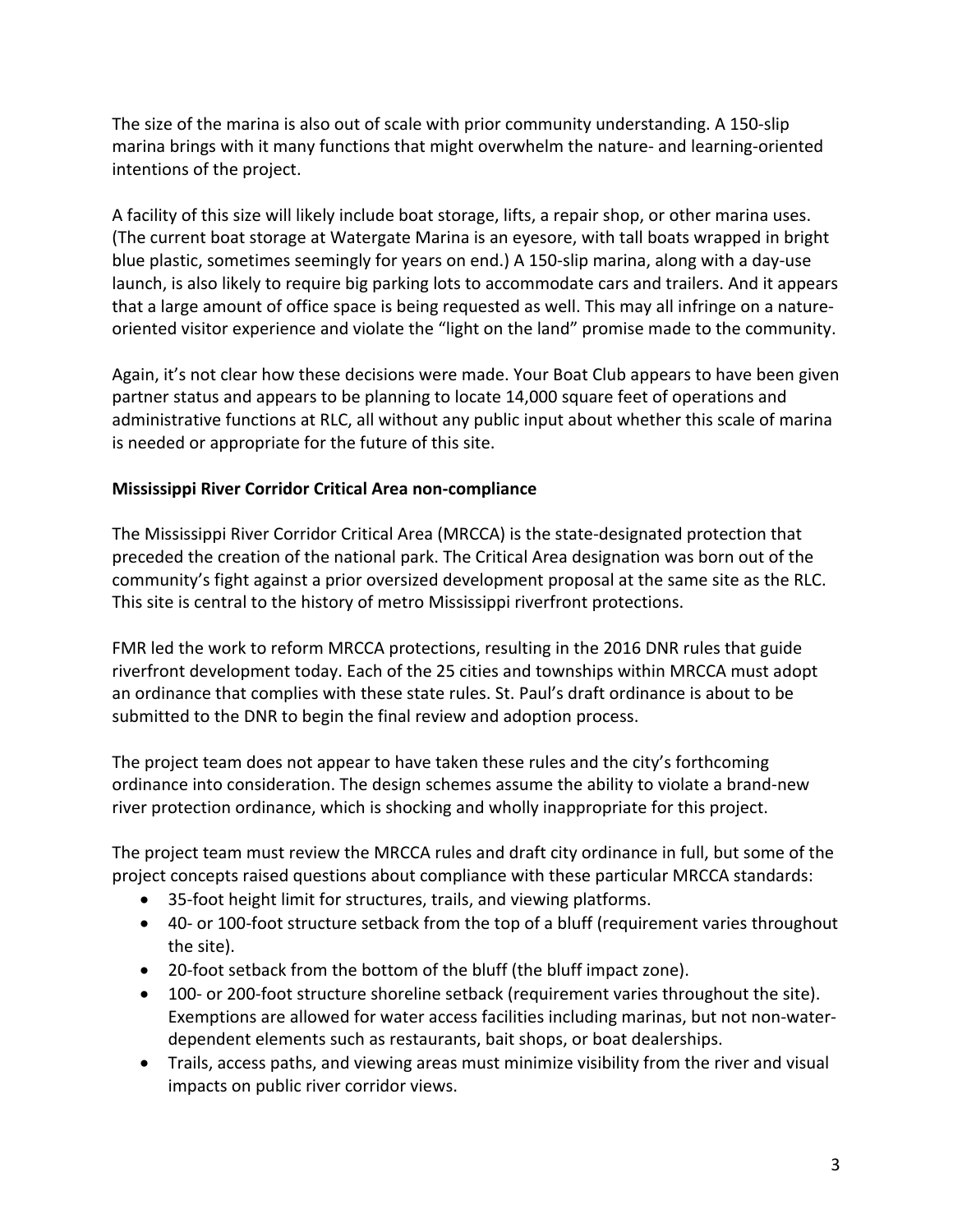Design elements that are clearly in conflict with these standards include the 100-foot high structure in Alternative 1 and the bluff walk in Alternative 3. In Alternative 2, we question whether a large blufftop building can truly fit in the limited space available while still meeting bluff setback and building height limits. It's also not clear from the images whether the parking and bus drop-off areas on the bluff side of the building are outside of the bluff impact zone.

We know that the project site has some challenges related to entrance visibility, ADA-compliant bike/pedestrian access down the bluff, multimodal access and parking, and other needs. However, we believe that these constraints can be resolved in many other ways than the current schemes, and particularly if the buildings are scaled back to a size appropriate for the original intention of the RLC.

*No RLC design should include any need for MRCCA variances.* A city-sponsored building and NPS headquarters must be a shining example of appropriate, MRCCA-compliant riverfront development. The precedent set by the RLC is not just for St. Paul, but for the 24 other communities also adopting and applying their new MRCCA ordinances. Any variances for RLC will be used as an argument in favor of variances for other projects along 72 miles of the river, eroding the protections granted by these new MRCCA rules.

We understand that the DNR has clearly stated that key elements of the RLC concepts are a "red flag" for their non-compliance with MRCCA rules and other state regulations. NPS has also clearly stated their objections. We cannot comprehend why these designs that are clearly unbuildable, and would likely lead to legal action against the city should they be approved, are still being shown to the public. *Why would the city promote designs that are blatantly illegal under the city's own ordinances?*

## **Island creation**

While we understand the recreational appeal of creating an island on land that is already heavily disturbed, we question the cost to create and maintain it. Construction and ongoing dredging are likely to cost millions of dollars and it's not clear how that would be paid for. We would ask, is the benefit worth the cost?

The DNR has noted that public waters rules will also subject any harbor filling or excavation to specific standards that this project may not be able to meet, particularly as relates to upland creation.

In addition, the island has been described as both a habitat refuge and a recreational amenity. It's unlikely that one small island can fulfill both functions well. Heavy human visitation will eliminate much of the habitat function of the site. If the island concept is to be included in future revisions, it should be presented as being primarily for human or wildlife use, not both, as to not mislead the community about what the island can provide.

## **Community input disregarded**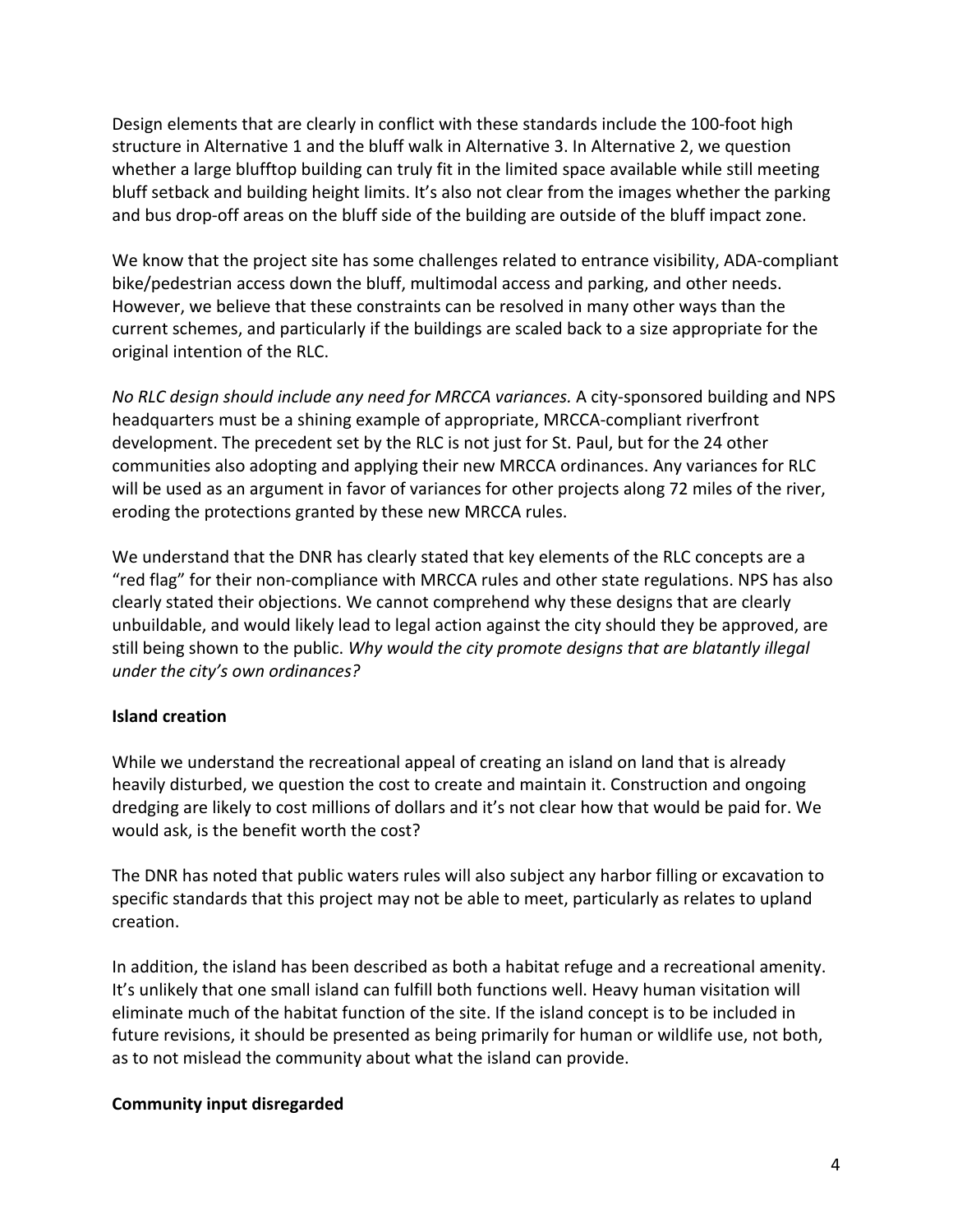Throughout this design process, we're seeing a consistent theme of disregarding community input and making major decisions behind closed doors.

RLC engagement began over ten years ago. When community members and elected leaders have asked FMR about our perspective on the project, we've offered our support and shared the city's promise that the RLC would be light on the land.

Those promises have been broken with these grossly oversized buildings filled with inappropriate uses. Furthermore, the project team has not presented one shred of evidence that the public supports this kind of design.

Community surveys, meetings, and focus groups with a diverse range of residents have shown consistent public support for low-impact, nature-based experiences in a quiet, river-oriented setting. We recall that the April 2022 community meeting drew vigorous debate among attendees about whether even a playground structure would be appropriate for this setting.

*We cannot understand how this community input resulted in a proposal to build 43,000 square foot building housing offices and a warehouse.* 

There does not appear to be community support for a project of this scale. The DNR and NPS both told you—weeks before these design schemes were shown to the public—that this project is out of compliance with even the most basic of development standards and river protections. You were asked to redesign this project accordingly before showing the schemes to the public. And yet, for reasons we cannot comprehend, you pressed forward with a public review process for designs that will never—can never—be built.

The city's mismanagement of this process and design team's inability to produce viable concepts are leading the RLC down a path of failure. Thus far, the schematic design process has wasted money, broken community and partner trust, and disregarded state and city regulations. This will damage the project's fundraising prospects and public support.

We urge you to course-correct immediately by withdrawing the presented schemes and creating multiple new viable, legally compliant schemes for robust community and partner review. FMR remains eager to see the original vision for the RLC brought to fruition and we hope to work with you towards that goal.

For the river,